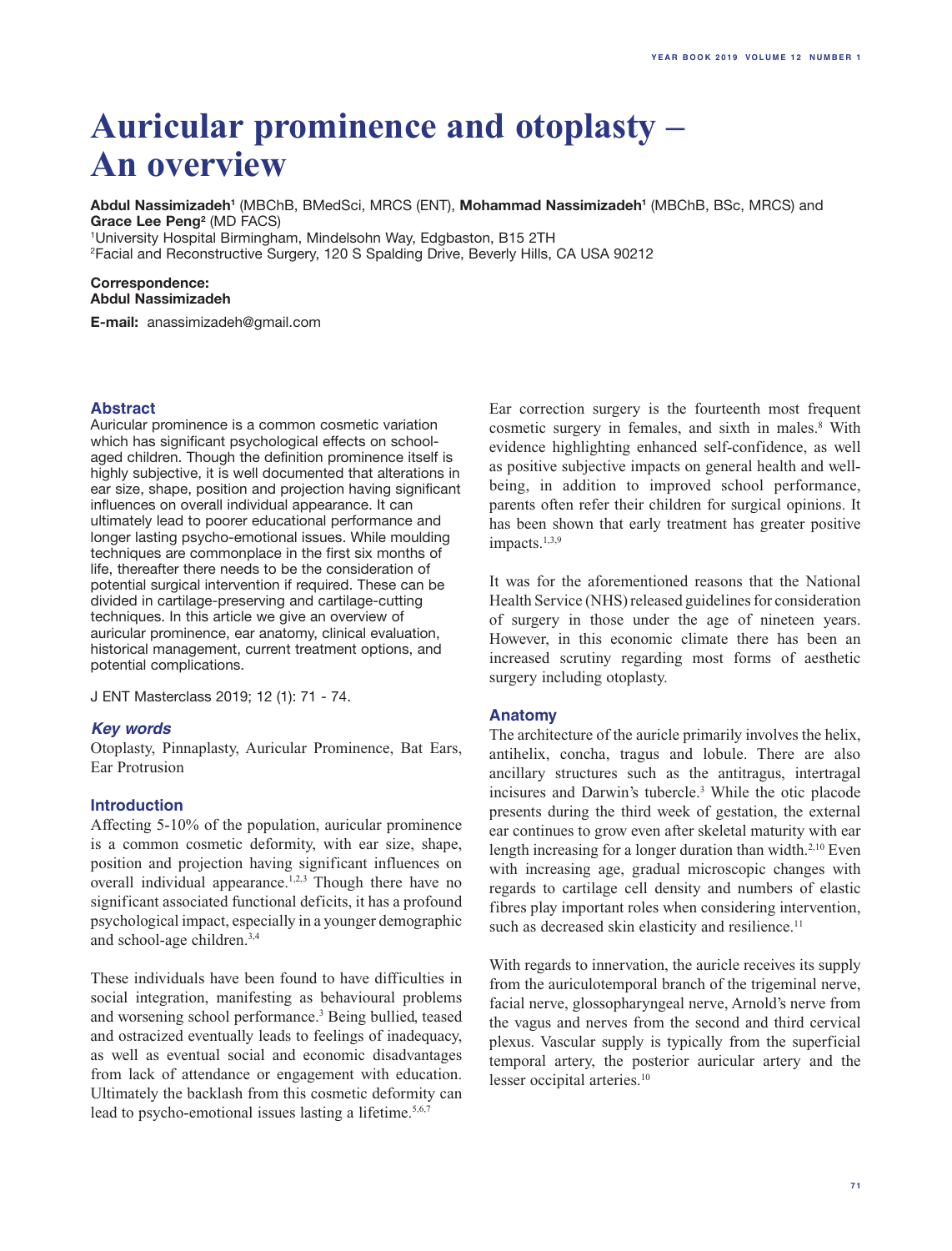There have been numerous anthropomorphic studies with regards to defining the ideal ear, finding common distances and angles. The distance between the lateral helix to the scalp should ideally be 20mm, producing an auriculocephalic angle ranging from 20 to 30 degrees. The conchal bowl extends to a depth of 15mm, and produces a conchoscaphal angle which is normally less than 90 degrees.3,10,12,13

When considering vertical height and width, the latter should be approximately 55% of the former. If the typical height is approximately 60mm, this would make the width around 35mm. Irrespective of ethnicity, males have been found to have longer and wider ears when compared to females across all age groups.2,3,14,15

# **Auricular Prominence**

In this review we will mainly consider prominauris, the most common indication worldwide when performing otoplasty.4,10 Though, it must be noted that there are other aetiology resulting in malformation which require surgical intervention.

Prominauris is typically seen when the auriculocephalic angle is greater than 30 degrees or the conchoscaphal angle is equal to or greater than 90 degrees. $4,16,17$ 

It can be inherited in an autosomal dominant pattern, with questions regarding family history important during consultation. The two main factors resulting in this condition include a poorly developed antihelical fold and a hypertrophied conchal cartilage but it can also include other alterations including a flat scapha or prominent lobule.<sup>4,10,18,19</sup> These irregularities may occur in isolation, but most frequently produce protrusion together in varying degrees.

If considering the mechanism, when the antihelical fold is inadequately curved, there is a prevention of the normal posterior folding of the helical-scaphal unit, which in turn lengthens the distance between the mastoid skin and the helical rim, leading to greater ear prominence. Specifically, this variation leads to prominence of the upper and middle thirds of the ear. In contrast, conchal hypertrophy deepens the bowl and displaces the helical rim, forcing the auricle away from the scalp and brings forward the middle third of the auricle.20,21

## **Optimal Age of Intervention**

It is universally accepted that the ideal time of therapeutic or operative intervention is between the ages of four and six.

Between these ages, the external ear reaches approximately 85% of its maximal width and 50 to 60% of its maximal height, in addition to having a patient demographic not yet fully subjected to bullying.<sup>3</sup> By the age of six, the ear is technically classified as a mature ear. Cartilage pliability is still malleable enough to contribute to higher rates of success and delaying management to this age has not shown to contribute significantly to psychological morbidity long term, though there are studies showing poorer quality of life leading up to this point from peer ridicule.6,7,20,21 If the patient is far older, the auricular cartilage becomes more calcified and less malleable, resulting in higher rates of failure.<sup>7</sup>

It is important to note we are considering patients who have grown beyond the age of nonsurgical moulding or splinting techniques. While these are an effective avenue in the first few weeks of life and up to six months, beyond this the rigidity of the cartilage makes it resistant to conventional moulding techniques.22,23

# **Patient Evaluation and Analysis**

There are numerous anatomical variables which are used to evaluate the auricle. When analysing the ear in isolation it is important to consider whether in general it is oval, round, triangular, rectangular or variations and combinations of these shapes. The position and size of the intertragal notch must be noted, with significant variations noted between individuals. With regards to the lobule, it can be attached or free, as well as variable in size and shape.<sup>2</sup>

However, analysing the ear without consideration of the face globally will eventually lead to suboptimal surgical results. The Frankfort horizontal plane is an axis used to gauge spatial relationships between the ear, eyebrow, eyes and nose.23,24 This passes through the inferior orbital rim to the top of the tragus. Above this, the superior edge of the ear should theoretically be level with the eyebrow and lie parallel to the Frankfort line. Below it, the lobule should lie at the level of the nasal tip, with the overall length of the ear equal to that of the nose, from the nasion to the subnasale.3,23,24,25

There is no requirement for pre-operative imaging in patients with normal acoustic function, but pre-operative photographs must be taken anteriorly, posteriorly and laterally.

As mentioned previously, psychological impact of auricular prominence is well noted and must be addressed during the consultation. It is important to manage expectations of surgical outcomes, as well as garnering an insight into the patient's viewpoints and understanding. Self-confidence and social interactions are two topics which should be spoken about individually. There are also calls for psychological evaluation, especially in a paediatric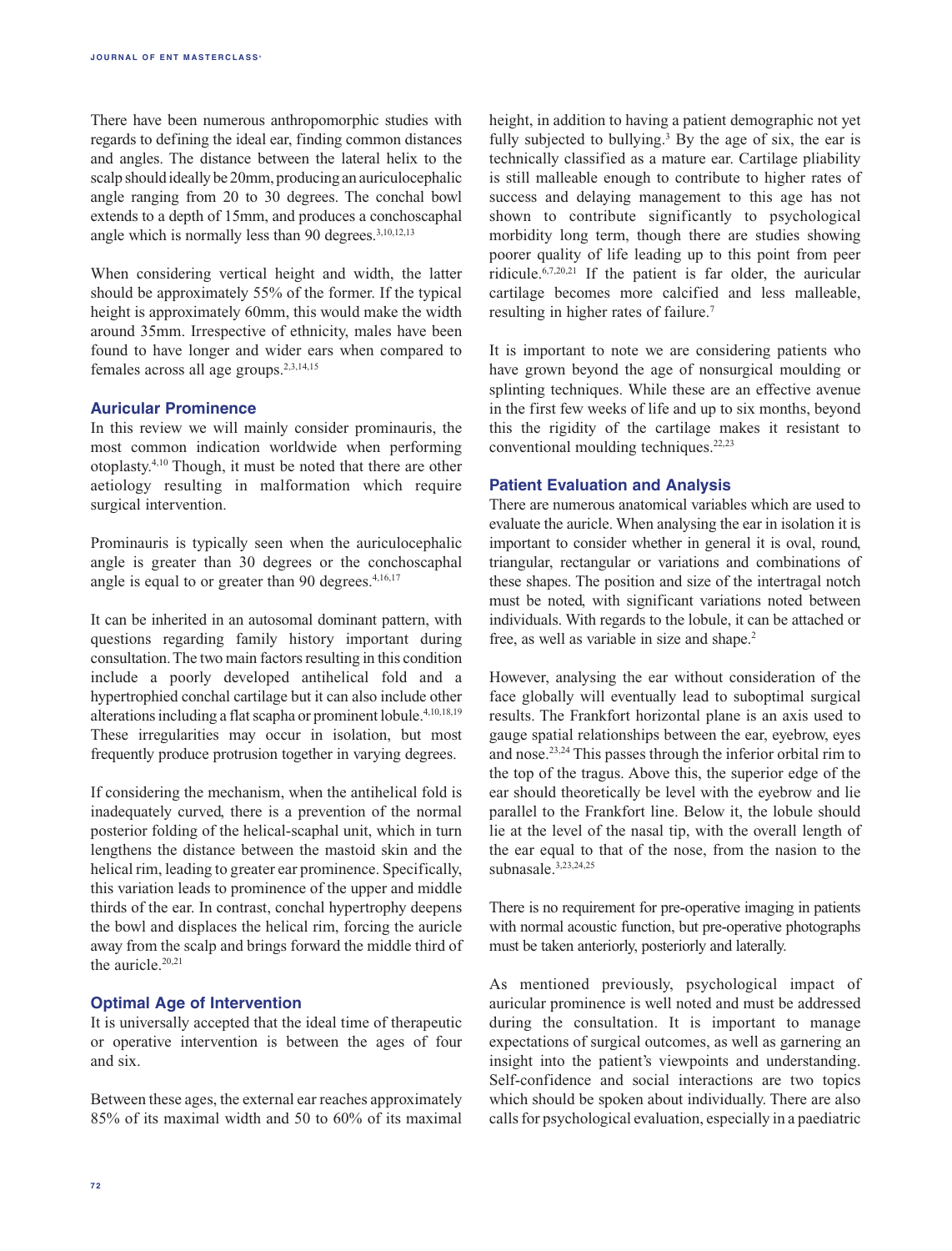population pre-operatively, with hopes of engagement in the decision-making process.3,7,26

# **Aesthetic Goals for Intervention**

The primary goal of therapeutic intervention is to restore acceptable auriculocephalic, conchoscaphal and conchomastoidal angles.18 The results should be reliable, stable and satisfactory for the patient, as well as creating a closely symmetrical result.

More specifically, McDowell has previously listed a set of goals with regards to otoplasty.27 These included to correct the protrusion of the upper, middle and lower third of the auricle, with protrusion of the upper third the most important. If examining the patient anteriorly, the helix should extend beyond the antihelix, at least up to the midear. The helix should have a smooth regular line. The postauricular sulcus should not be markedly distorted. The ear should not be placed too closely to the head and the positions of the two ears should match closely, ideally within 3mm at any given point.

# **Historical Intervention**

Dieffenbach reported the first documented technique of otoplasty in 1845, where he described the resection of retro-auricular skin with subsequent conchomastoid fixation.28 He did this when managing auricular prominence post-traumatically, but it only corrected the cephaloauricular angle and there was significant recurrence.17 The technique was enhanced in 1881, by Ely who included conchal and triangular fossa cartilage excision as a second-stage procedure.17 Luckett addressed the antihelical fold and its restoration in 1910, where he added a posterior excision of skin and cartilage along the antihelical fold, but it resulted in an unsightly sharp antihelical border.<sup>29</sup> In 1952, Becker modified the reconstruction with a tubing technique, where he made a cartilaginous tube to accentuate the antihelix, with similar reports elsewhere at the time.<sup>30</sup>

But it was in 1963, when the Mustarde technique was developed that the modern era of otoplasty fully took flight. He advocated the use of mattress sutures without the excision of any cartilage.31 Furnas, in 1968, elaborated further by introducing a suture technique for the conchal bowel which was widely popularised.<sup>32</sup> Since then, there have been a variety of different techniques using these baseline principles alone, in conjunction or with further modifications.

# **Current Surgical Intervention**

With over 100 reported procedures in the literature there is likely no gold standard, but we will attempt to give a brief overview of popular management options.17,33 Techniques

can be subdivided in cartilage-preserving and cartilagecutting, though most surgeons use a combination of these.

Both techniques require access, using a postauricular incision eventually hidden in the postauricular sulcus. Though skin is excised in some techniques, with adipofascial tissue left behind, others advocate that this is not necessary and may result in hypertrophic scarring. The scaphal region and mastoid fascia are both exposed when raising anterior and posterior skin flaps.

Though some surgeons prefer operating under local anaesthesia in adults, general anaesthesia is commonly required in children.

# **Cartilage Preserving**

Mustarde's and Furnas's techniques are both cartilagepreserving. Mustarde's technique involves full thickness horizontal mattress suturing through the anterior perichondrium along the posterior cartilage using nonabsorbable sutures to re-create the antihelical rim, but not conchal bowl. A cartilage tattoo with methylene blue can be used to mark the locations if required. There are typically three to four sutures required when recreating an antihelical fold placed about 10mm apart.17,34 The Furnas technique on the other hand focused on the management of excessive conchal cartilage.32 Four permanent conchomastoid sutures are placed, avoiding the anterior conchal skin and help with relocation.

#### **Cartilage Splitting**

Cartilage-splitting techniques were started by Gibson and Davis, who noticed that when the cartilage was incised it tended to warp to the opposite side.<sup>35</sup> There have been a large number of subsequent modifications involving scoring, scratching, scraping, filing, rasping or abrading.36,37,38 Criticism of these techniques include the creation of sharp contours, but with modifications, this is gaining greater advocacy when used appropriately.<sup>18</sup>

There has also been the rise of incisionless otoplasty such as transdermal abrasion of the cartilage at the site of the desired fold and percutaneous Mustarde-type sutures, as well as laser-assisted cartilage remodelling, however these are not yet commonly encountered.39,40,41 It is also important to note that there are non-surgical options becoming available using plastic or metallic splints which remain in place for 2-12 weeks.3

# **Surgical Complications and Sequelae**

These can be divided into early and late complications. The most concerning early complication is haematoma formation leading to cartilage and skin necrosis, ultimately